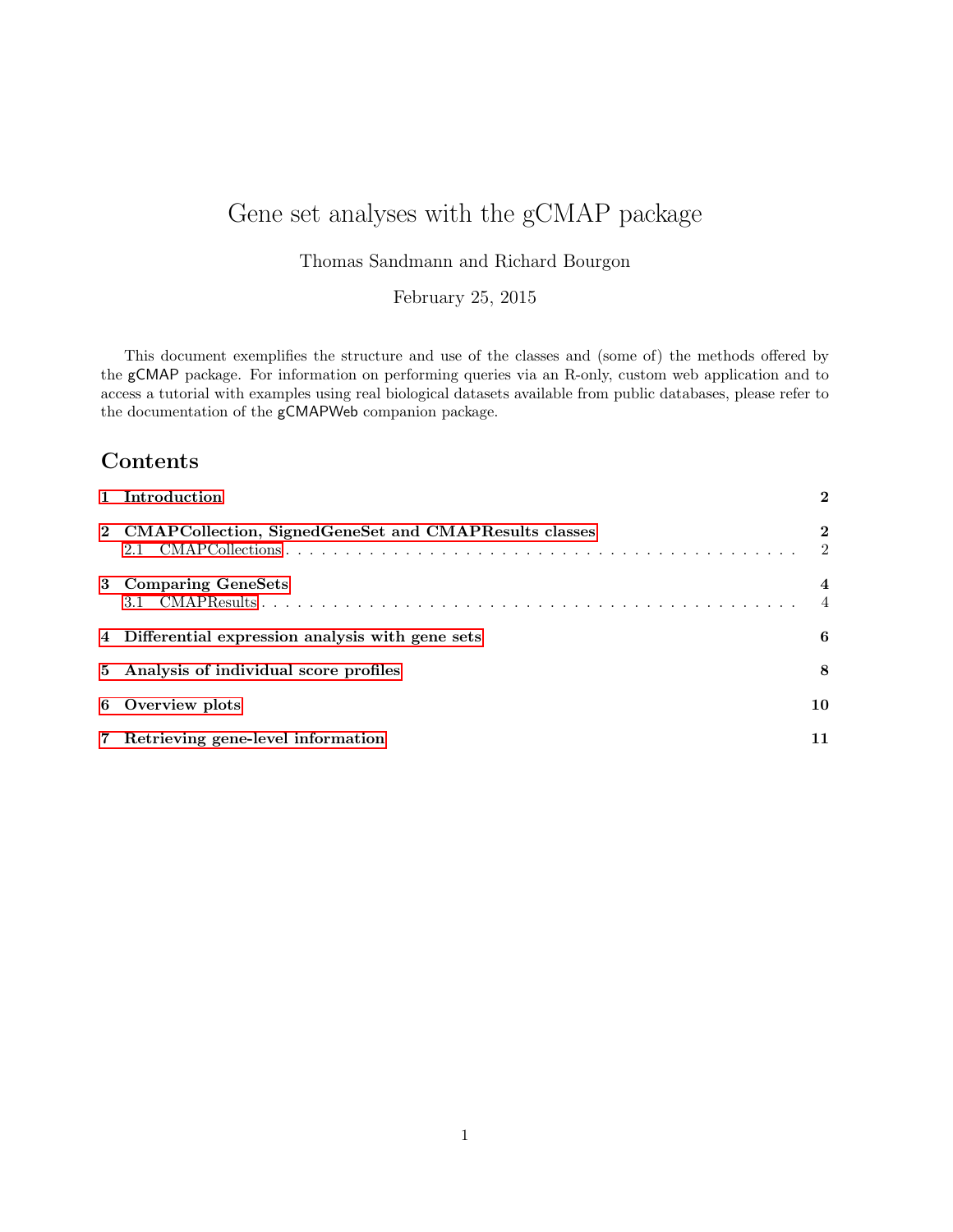## <span id="page-1-0"></span>1 Introduction

The gCMAP package offers unified access to a number of different algorithms to compare a sets of genes across expression profiling experiments. It extends the functionality of the GSEABase package, which provides functions to generate and combine GeneSets from various sources.

## <span id="page-1-1"></span>2 CMAPCollection, SignedGeneSet and CMAPResults classes

Them gCMAPpackage introduces three new classes:

- SignedGeneSet: Extends the GeneSet class, with an additional geneSign slot to distinguish up- and downregulated set members.
- CMAPCollection: Is derived from the eSet class for efficient storage of large numbers of gene sets and related annotations.
- CMAPResults: Provides a unified output class for different gene set enrichment analysis methods.

### <span id="page-1-2"></span>2.1 CMAPCollections

To evaluate large gene sets collections containing thousands of gene sets, the gCMAP package introduces a new class CMAPCollections , to store gene sets and their relationships with each other in the form of a (sparse) incidence matrix. A derivative of the eSet class, a CMAPCollection also stores gene and gene set annotations in its featureData and phenoData slots.

CMAPCollections can be created de novo, e.g. with the newCMAPCollection function, or by coercing existing GeneSet, SignedGeneSet or GeneSetCollection objects. Often, large data matrices e.g. containing differential expression data from many different experiments, are available. The induceCMAPCollection function can be used to define gene sets from any eSet object by applying a user-defined threshold.

The gCMAPData NChannelSet object stores the results of three perturbation experiments, stimulation of tissue culture cells with drug1, drug2 or drug3. For each experiment, log2 fold change, z-scores and p-values (from differential expression analysis with the limma package) are available.

```
> library(gCMAP)
> data( gCMAPData ) ## example NChannelSet
> sampleNames( gCMAPData )
[1] "drug1" "drug2" "drug3"
> channelNames( gCMAPData )
[1] "log_fc" "p"   "z"
```
To induce gene sets of interest, a data slot and thresholds must be chosen.

```
> ## select all genes with z-scores > 2 or < -2
> cmap <- induceCMAPCollection( gCMAPData, element="z", lower=-2, higher=2)
> cmap
```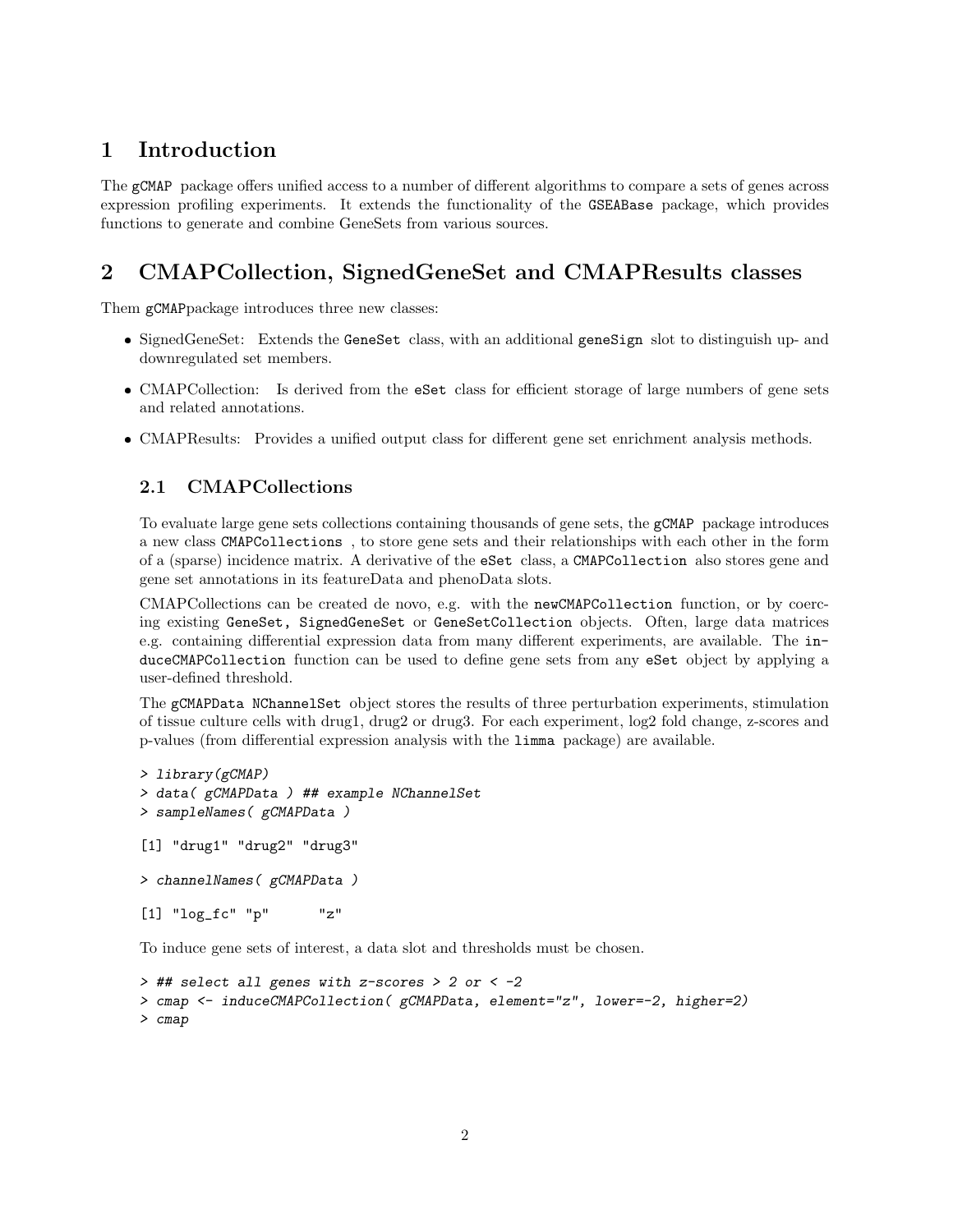```
CMAPCollection (storageMode: lockedEnvironment)
assayData: 1000 features, 3 samples
  element names: members
protocolData: none
phenoData
  sampleNames: drug1 drug2 drug3
  varLabels: UID signed
  varMetadata: labelDescription
featureData: none
experimentData: use 'experimentData(object)'
Annotation:
> pData( cmap )
      UID signed
drug1 1 TRUE
```
drug2 2 TRUE drug3 3 TRUE

The sign of the differential expression (e.g. the sign of the z-score or log2 fold change) is stored in the sparseMatrix stored as assayData in the CMAPCollection . Up-regulated gene set members are indicated by  $+1$ , down-regulated members by  $-1$ .

```
> head( members( cmap ) )
6 x 3 sparse Matrix of class "dgCMatrix"
     drug1 drug2 drug3
gene.1 . .
gene.2 . . .
gene.3 . . .
gene.4 -1 . .
gene.5 . . .
gene.6 . -1
```
Sometimes, e.g. when selecting gene sets based on p-values, no sign information is available and all set members will simply be indicated with  $+1$ . To distinguish sets without sign information from those only containing up-regulated members, the signed column of the phenoData slot indicates how the information should be interpreted.

```
> signed( cmap )
drug1 drug2 drug3
TRUE TRUE TRUE
```
As for other eSet-like objects, CMAPCollections can be subset to extract specific genes or gene sets.

> dim( cmap ) Features Samples 1000 3 > cmap[,1] ## the first gene set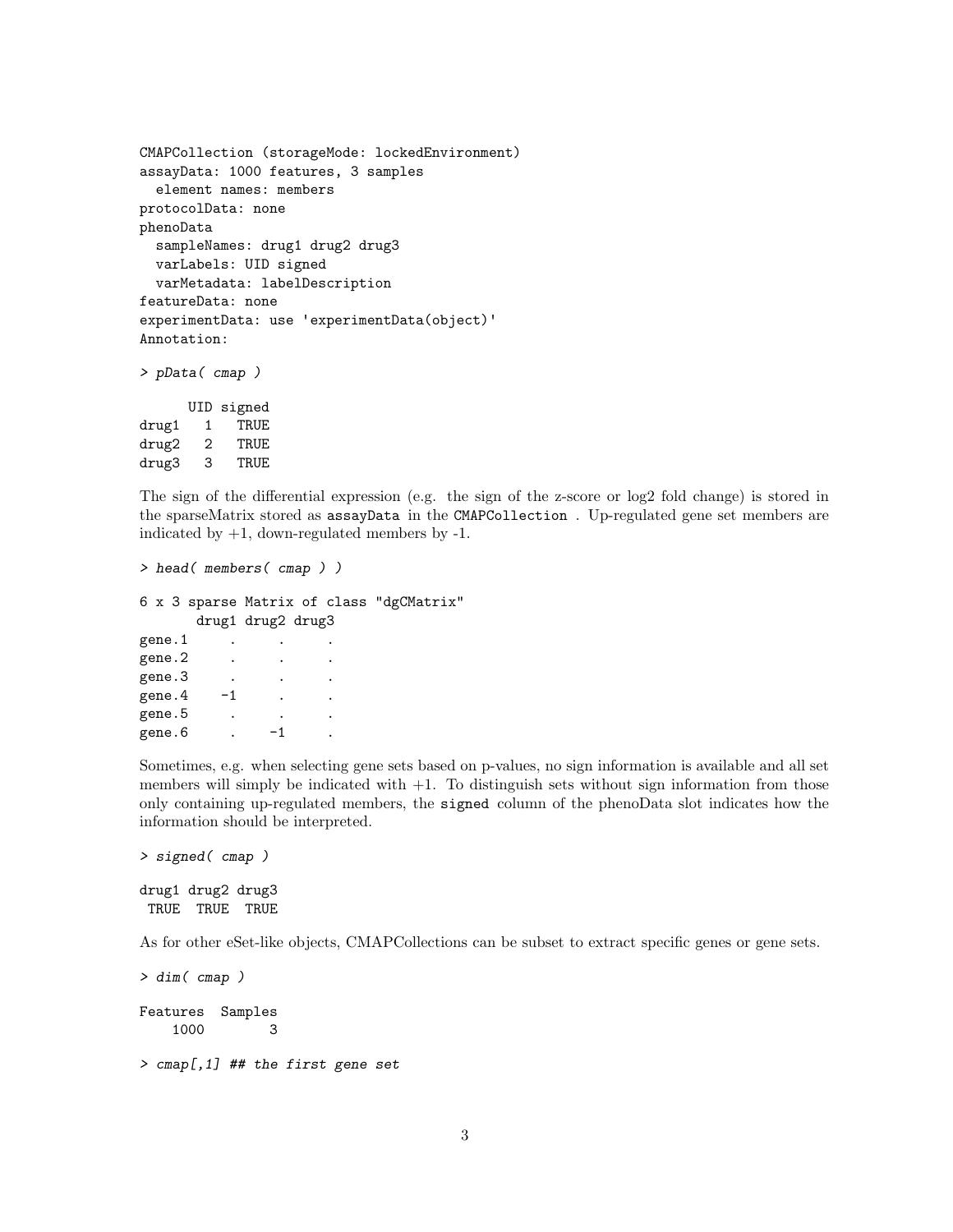```
CMAPCollection (storageMode: lockedEnvironment)
assayData: 1000 features, 1 samples
  element names: members
protocolData: none
phenoData
  sampleNames: drug1
  varLabels: UID signed
  varMetadata: labelDescription
featureData: none
experimentData: use 'experimentData(object)'
Annotation:
```
### <span id="page-3-0"></span>3 Comparing GeneSets

To compare the list of geneIds present in different CMAPCollections , GeneSets or GeneSetCollections , the Fisher test can be used. In addition to the GeneSets of interest, we also need to provide information about the gene 'universe', the complete ensemble of genes that could potentially be included in any set, e.g. all genes for which probes are available on a microarray, etc. Here, we will use all identifiers present in the gCMAPData dataset to define the gene identifier universe.

The following example compares the first gene set in our CMAPCollecttion to all three included sets. (In this vignette, we will refer to 'query' and 'target' objects. Every query object is compared individually to all targets and the results are returned in a single object.)

```
> universe <- featureNames( gCMAPData )
> results <- fisher_score(cmap[,1], cmap, universe)
> results
CMAPResults object with the following data slots:
set, trend, pval, padj, effect, LOR, nSet, nFound, geneScores, UID, signed
for 3 gene sets.
1 test(s) obtained an adjusted p-value < 0.05
Results from Fisher exact tests.
P-values were adjusted using the 'p.adjust' function with method 'BH'.
   set trend pval padj effect LOR nSet nFound UID
1 drug1 over 2.132837e-210 6.398511e-210 30.96 Inf 190 190 1
2 drug2 over 2.415470e-01 3.623206e-01 1.17 0.3328643 83 20 2
3 drug3 over 6.880119e-01 6.880119e-01 0.40 0.1576603 42 9 3
 signed
1 FALSE
2 FALSE
3 FALSE
... (only top 5 results shown, use 'cmapTable' function to see all) ...
```
The fisher score method returns a CMAPResults object, used by all analysis methods supported by the gCMAP package.

#### <span id="page-3-1"></span>3.1 CMAPResults

Each CMAPResults object contains three elements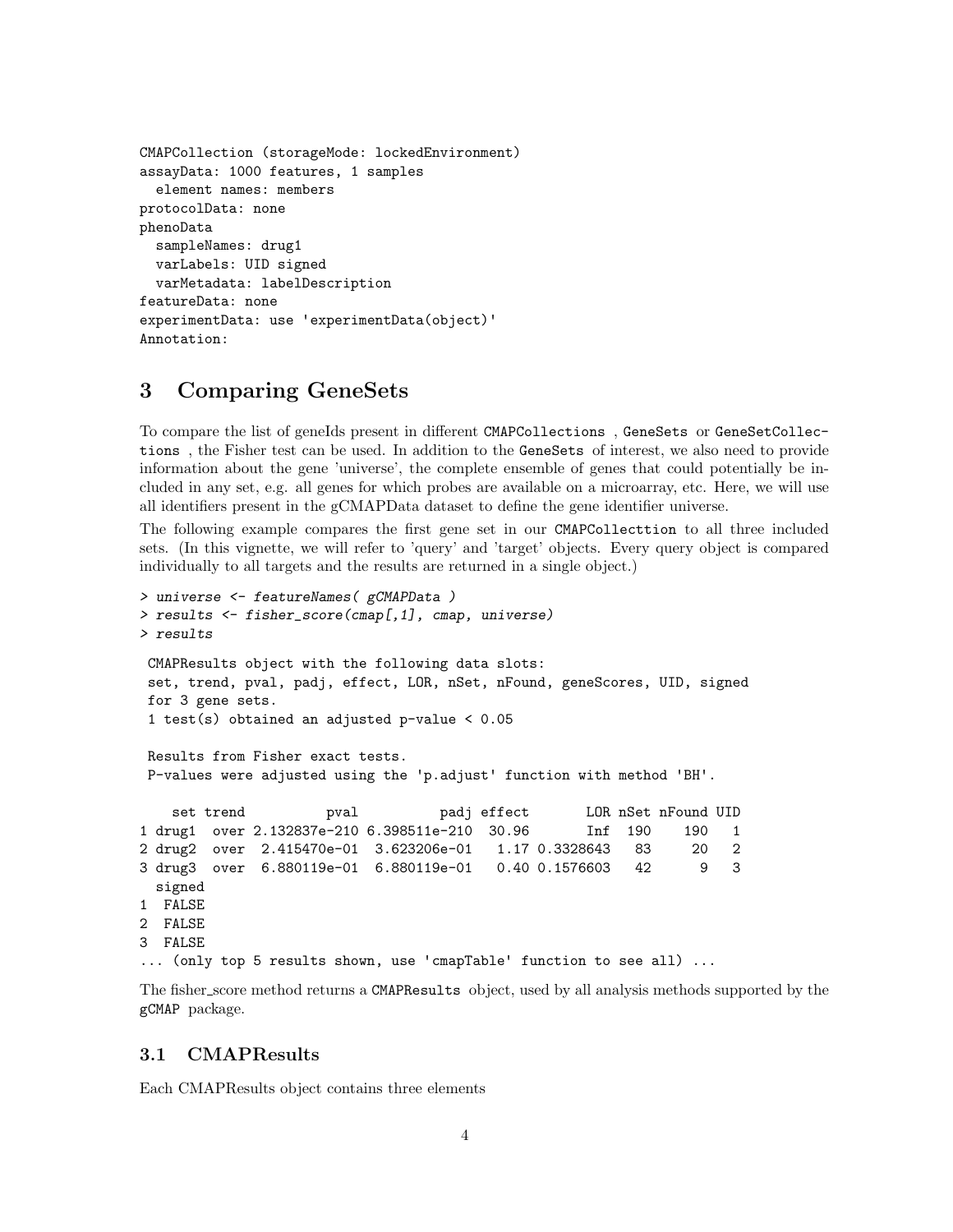- An AnnotatedDataFrame called 'table', storing the results of comparing one query to all of the targets. Additional columns can be used to store information about the target gene sets. The supported gene set enrichment analysis methods return various scores, effect sizes and p-values, documented in the varMetadata slot of the 'table'. They can be accessed with the labels method.
- A 'docs' character vector to record information about the analysis run as a whole.
- A list 'errors', where potential warnings and error messages can be stored.

To cmapTable method returns the full result table, including annotation columns (if present) and labels. Individual accessors have been to return the p-value columns (pval or padj ), effect size (effect ) or to transform the adjusted p-values to z-scores on a standard normal scale (zscores ).

```
> cmapTable( results )
```
set trend pval padj effect LOR nSet nFound UID 1 drug1 over 2.132837e-210 6.398511e-210 30.96 Inf 190 190 1 2 drug2 over 2.415470e-01 3.623206e-01 1.17 0.3328643 83 20 2 3 drug3 over 6.880119e-01 6.880119e-01 0.40 0.1576603 42 9 3 signed 1 FALSE 2 FALSE 3 FALSE > labels( results ) labelDescription set SetName trend Deviation from random expectation pval Fisher's exact test p-value padj Adjusted p-value (BH) effect z-score based on the standard normal distribution LOR Log Odds Ratio nSet Number of genes annotated in the reference set nFound Number of genes found in query and target sets geneScores Identifiers of genes found in query and target sets UID UID signed signed signed signed signed signed signed signed signed signed signed signed signed signed signed signed > pval( results ) drug1 drug2 drug3 2.132837e-210 2.415470e-01 6.880119e-01 > zscores( results ) drug1 drug2 drug3 30.9201734 0.9109522 0.4015545

Several gene set enrichment analyses support many-to-many comparisons, including fisher score. In this case, we receive a list of multiple CMAPResults objects, one for each element of the query. Each CMAPResults object contains the results for all query gene sets ordered by p-value. To extract individual slots from all CMAPResult objects in the list, e.g. with sapply , we must ensure that all results are returned in the same order, e.g. ordered by sampleNames.

```
> result.list <- fisher_score( cmap, cmap, universe )
> class( result.list )
```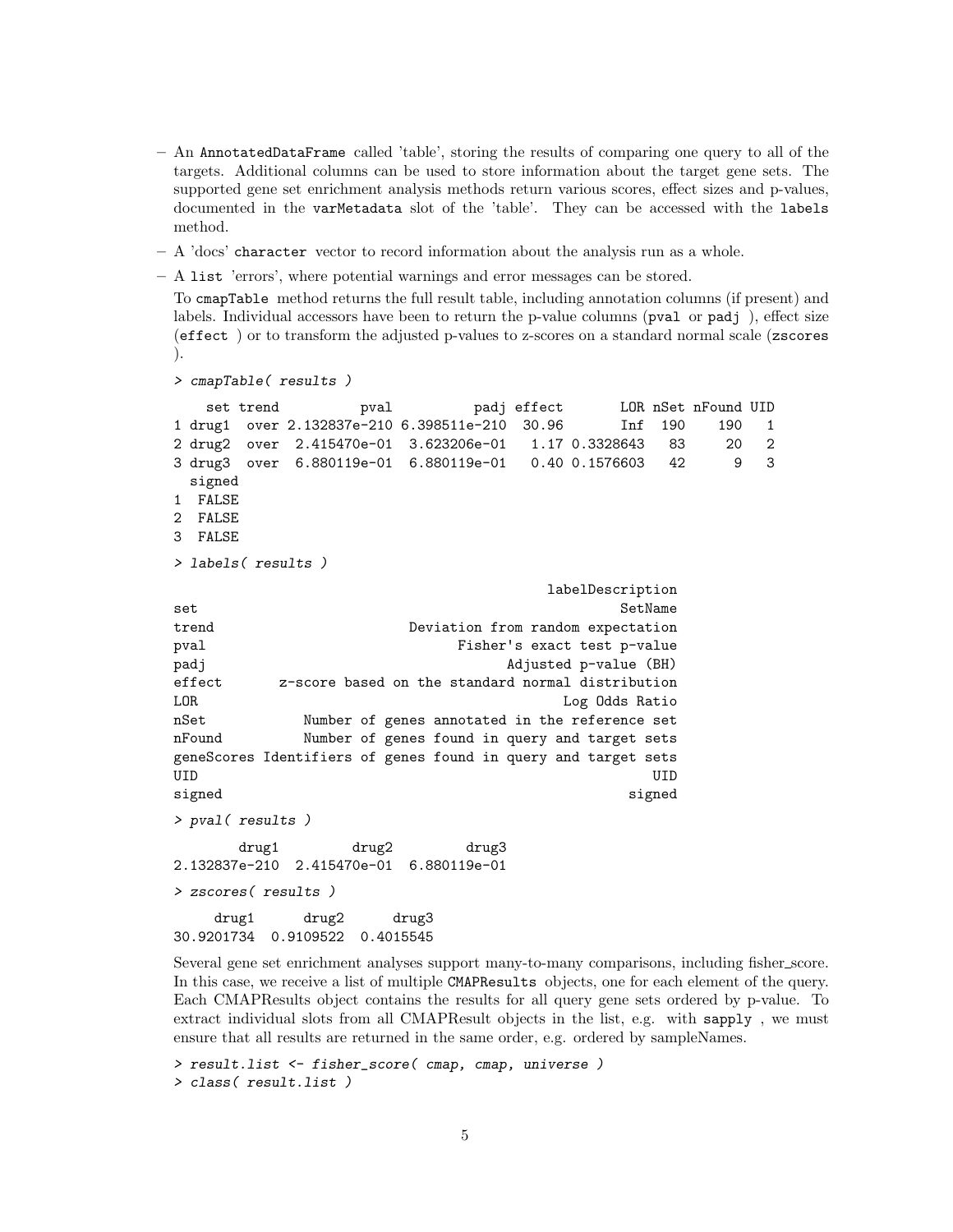```
[1] "list"
> length( result.list )
[1] 3
> class( result.list[[1]] )
[1] "CMAPResults"
attr(,"package")
[1] "gCMAP"
> ## all pairwise adjusted p-values
> sapply(result.list, function( x ) {
+ padj( x )[ sampleNames( cmap )]
+ })
             drug1 drug2 drug3
drug1 6.398511e-210 2.415470e-01 6.880119e-01
drug2 3.623206e-01 3.922263e-123 2.271885e-01
drug3 6.880119e-01 2.271885e-01 1.009276e-74
```
## <span id="page-5-0"></span>4 Differential expression analysis with gene sets

Frequently, we are interested in differential expression of gene sets across two or more conditions. The gCMAP package currently provides unified access to the sample-label permutation strategy implemented in the GSEAlm package, as well as multiple functions from the limma package: camera , romer and mroast . (For a detailed explanation oft the different methods, please consult the help entries of the original packages directly.)

For all methods, pre-processed expression data can be supplied as a data matrix, an Expression-Set or any other eSet derivative. To perform a differential expression analysis, the experimental design must be specified, either by providing a design matrix directly or, for eSet or ExpressionSet objects, as a character string matching a phenoData column name.

Let's generate an matrix with random expression values, three treated and three control samples:

```
> ## random score matrix
> y <- matrix(rnorm(1000*6),1000,6,
              dimnames=list( featureNames( gCMAPData ), 1:6 ))
> predictor <- c( rep("Control", 3), rep("Case", 3))
```
along with a CMAPCollection containg four unsigned gene sets, the first of which is actually differentially up-regulated in the 'Case' group.

```
> m <-replicate(4, {
+ s <- rep(0,1000)
   s[ sample(1:1000, 20)] <- 1
+ s[ sample(1:1000, 20)] <- -1
+ s+ })
> dimnames(m) <- list(row.names( y),
                      paste("set", 1:4, sep="")> ## Set1 is up-regulated
> y[, c(4:6)] < -y[, c(4:6)] + m[, 1]*2> ## create CMAPCollection
> cmap <- CMAPCollection(m, signed=rep(TRUE,4))
```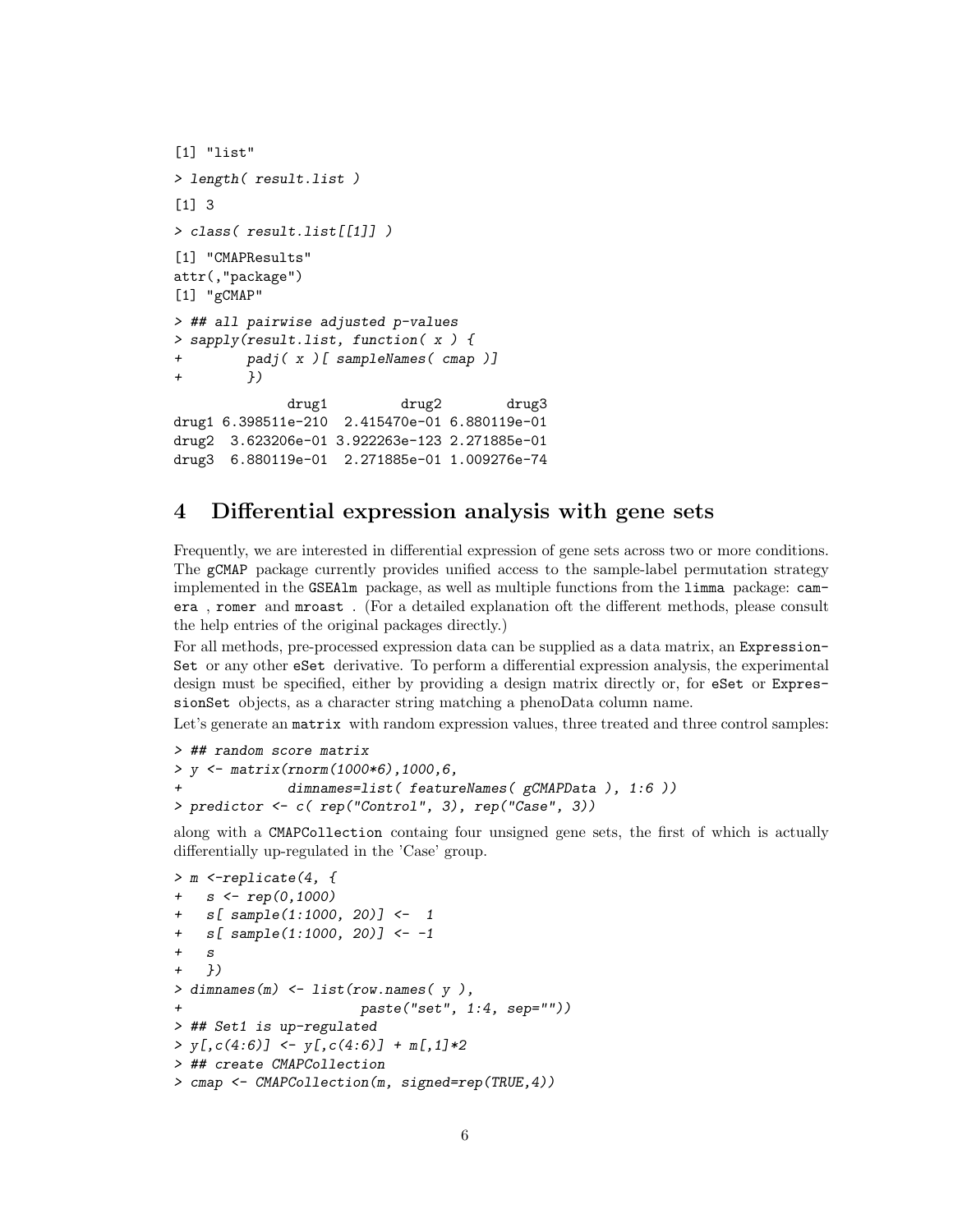The gCMAP package offers four different algorithms to test for differential expression between the 'control' and 'treatment' samples:

> gsealm\_score(y, cmap, predictor=predictor, nPerm=100) CMAPResults object with the following data slots: set, trend, pval, padj, effect, nSet, nFound, geneScores, signed for 4 gene sets. 0 test(s) obtained an adjusted p-value < 0.05 GSEAlm analysis with formula "predictor using 100 sample label permutations. P-values were adjusted with the 'p-adjust' function using method 'BH'. set trend pval padj effect nSet nFound signed 1 set1 anticorrelated 0.03960396 0.07920792 -18.5941433 40 40 TRUE 2 set4 correlated 0.03960396 0.07920792 1.7435310 39 39 TRUE 3 set3 correlated 0.08910891 0.11881188 1.9710559 40 40 TRUE 4 set2 anticorrelated 0.43564356 0.43564356 -0.1876935 39 39 TRUE ... (only top 5 results shown, use 'cmapTable' function to see all) ... > mroast\_score(y, cmap, predictor=predictor) CMAPResults object with the following data slots: set, trend, pval, padj, nSet, geneScores, signed for 4 gene sets. 0 test(s) obtained an adjusted p-value < 0.05 All results, including adjusted p-values, were obtained with the 'mroast' function from the 'limma' package.. set trend pval padj nSet signed 1 set1 Up 0.021 0.0820 40 FALSE 2 set4 Down 0.477 0.7595 39 FALSE 3 set3 Up 0.646 0.7595 40 FALSE 4 set2 Up 0.760 0.7595 39 FALSE ... (only top 5 results shown, use 'cmapTable' function to see all) ... Both gsealm score and mroast perform self-contained test. (Goeman and Buhlmann, 2007).

(Please note that we only run 100 gsealm\_score permutations to obtain a p-value in this example - in a real analysis, increasing this number, e.g. to 1000, is recommended.) In case a competitive hypothesis needs to be tested, the camera\_score and romer\_score methods (calling the romer and camera functions from the limma package, respectively) can be used instead.

> camera\_score(y, cmap, predictor=predictor)

CMAPResults object with the following data slots: set, trend, pval, padj, effect, nSet, nFound, geneScores, signed for 4 gene sets. 0 test(s) obtained an adjusted p-value < 0.05

Results were obtained with the 'camera' function from the 'limma' package.

set trend pval padj effect nSet nFound signed 1 set1 Up 0.0128099 0.05123962 -0.021582596 40 40 FALSE 2 set4 Down 0.4535904 0.84131218 -0.016781422 39 39 FALSE 3 set3 Up 0.6309841 0.84131218 0.004394891 40 40 FALSE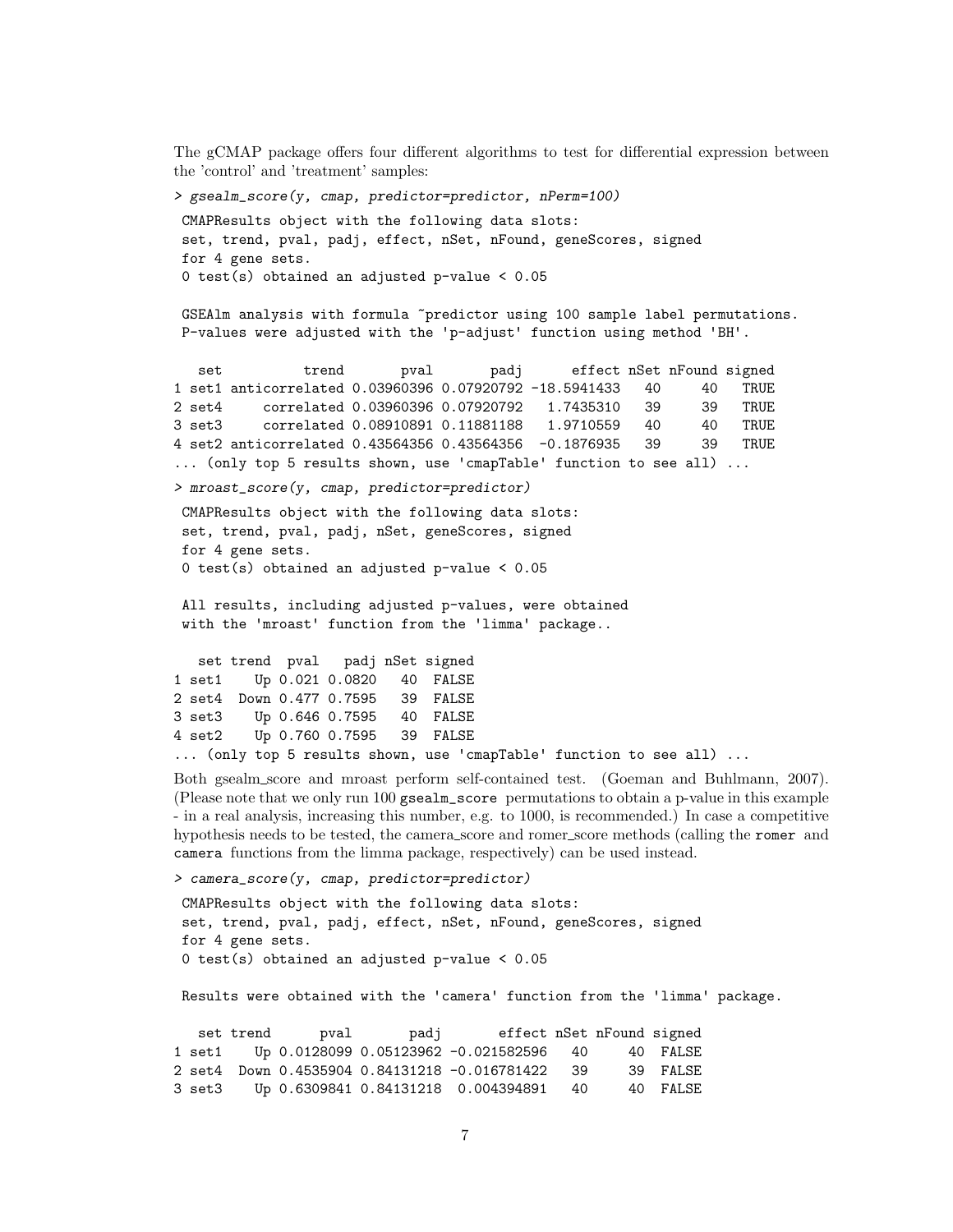```
4 set2 Up 0.8653508 0.86535080 -0.001363256 39 39 FALSE
... (only top 5 results shown, use 'cmapTable' function to see all) ...
> romer_score(y, cmap, predictor=predictor)
 CMAPResults object with the following data slots:
 set, trend, pval, padj, nSet, nFound, geneScores, signed
 for 12 gene sets.
 1 test(s) obtained an adjusted p-value < 0.05
 nResults obtained with the 'romer' function from the 'limma' package.
 P-values were adjusted with the 'p-adjust' function using method 'BH'.
  set trend pval padj nSet nFound signed
1 set1 Mixed 0.0001 0.00120 40 40 FALSE
2 set4 Down 0.1909 0.80184 39 39 FALSE
3 set1 Up 0.2143 0.80184 40 40 FALSE
4 set3 Up 0.3767 0.80184 40 40 FALSE
5 set3 Mixed 0.3922 0.80184 40 40 FALSE
... (only top 5 results shown, use 'cmapTable' function to see all) ...
```
Currently, only gsealm score takes the sign of the gene set members (indicating whether a gene had originally be identified as up- or down-regulated) into account.

### <span id="page-7-0"></span>5 Analysis of individual score profiles

In addition to analyzing complete experiments, other approaches to gene set enrichment testing evaluate whether a given statistic for the members of a gene set ranked highly relative to random sets.

The wilcox score method calculates the Wilcox-rank sum statistic, assessing whether the ranked scores of a gene set are enriched at the top or bottom of the complete list of scores.

The gsealm jg score calculates the mean score for all gene set members and provides a p-value based on the standard normal distribution (Jiang and Gentleman, 2007).

The connectivity score is calculated according to Lamb, J. et al. (2006) and corresponds to the scaled score described in this publication. (It does not provide a p-value.)

For illustration, we compare the first column of z-scores stored in the gCMAPData NChannelSet to the three gene sets induced from the same dataset in the first section of this vignette..

```
> profile <- assayDataElement(gCMAPData[,1], "z") ## extract first column
> head(profile)
```

```
drug1
gene.1 -0.4600253
gene.2 -1.8756099
gene.3 -0.7766186
gene.4 -2.9651795
gene.5 -1.2265235
gene.6 -0.1037107
> sampleNames(cmap) ## three gene sets
[1] "set1" "set2" "set3" "set4"
> gsealm_jg_score(profile, cmap)
```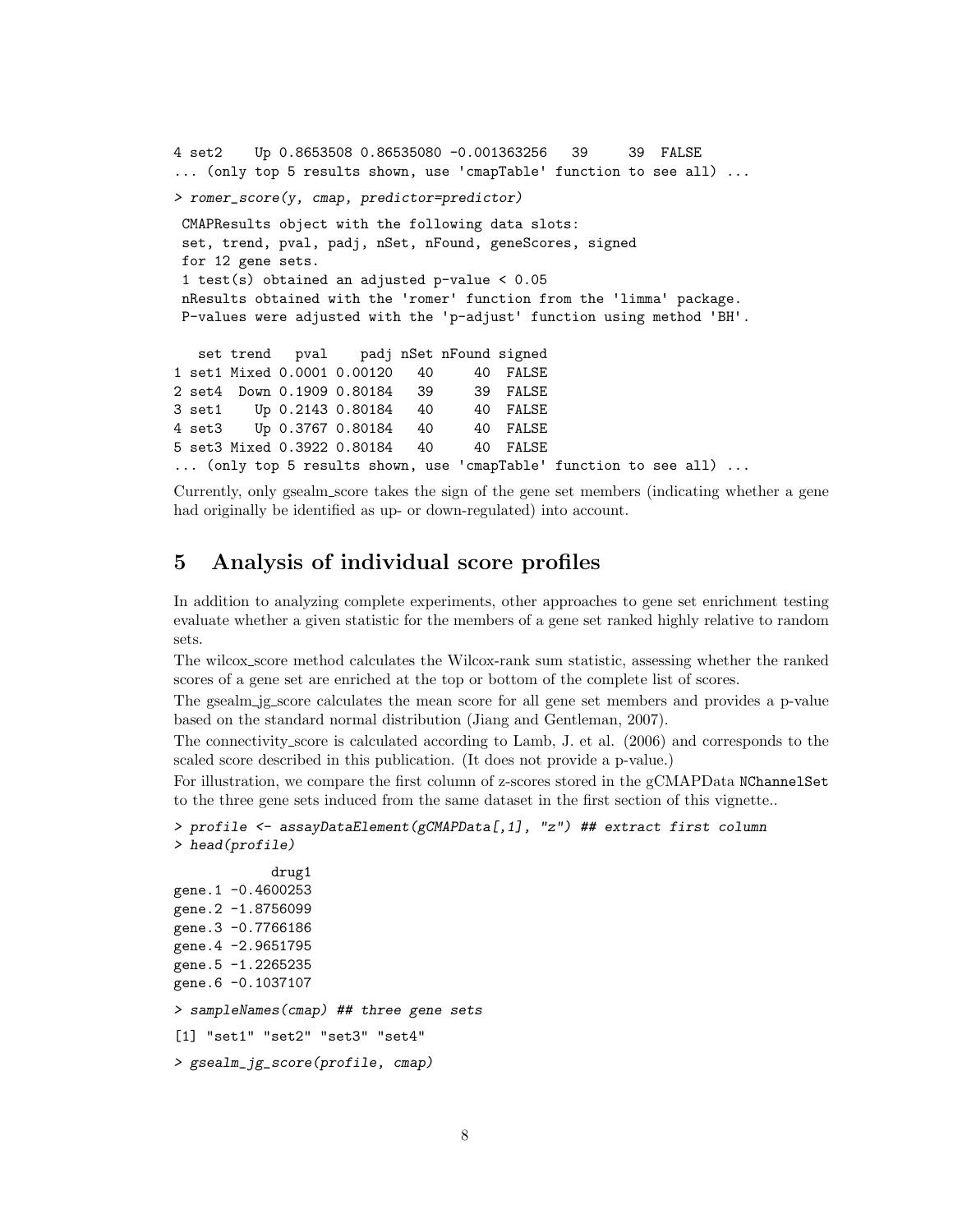```
CMAPResults object with the following data slots:
 set, trend, pval, padj, effect, nSet, nFound, geneScores, signed
 for 4 gene sets.
 0 test(s) obtained an adjusted p-value < 0.05
Parametric 'JG' score summary.
 P-values were adjusted with the 'p-adjust' function using method 'BH'.
  set trend pval padj effect nSet nFound signed
1 set3 anticorrelated 0.01980255 0.07921019 -2.3300682 40 40 TRUE
2 set1 anticorrelated 0.13605677 0.27211354 -1.4906372 40 40 TRUE
3 set4 correlated 0.59196290 0.68269474 0.5359937 39 39 TRUE
4 set2 correlated 0.68269474 0.68269474 0.4087887 39 39 TRUE
... (only top 5 results shown, use 'cmapTable' function to see all) ...
As expected the first gene set, which was derived from the same experiment as the profile, receives
highly significant p-values.
Alternatively, the Wilcox Rank sum test or the original Connectivity Score can be calculated.
(Please note that the connectivity_score does not return a p-value and is hard to interpret for
a single profile.)
> wilcox_score(profile, cmap)
 CMAPResults object with the following data slots:
 set, trend, pval, padj, effect, nSet, nFound, geneScores, signed
 for 4 gene sets.
 0 test(s) obtained an adjusted p-value < 0.05
 Results from a two-tailed Wilcox-Rank Sum test
p-values were adjusted using the 'p.adjust' function with method 'BH'.
  set trend pval padj effect nSet nFound signed
1 set3 anticorrelated 0.1063337 0.2258709 -1.2462644 40 40 TRUE
2 set1 anticorrelated 0.1129354 0.2258709 -1.2110640 40 40 TRUE
3 set4 correlated 0.2793444 0.3618659 0.5847903 39 39 TRUE
4 set2 correlated 0.3618659 0.3618659 0.3534757 39 39 TRUE
... (only top 5 results shown, use 'cmapTable' function to see all) ...
> connectivity_score(profile, cmap)
 CMAPResults object with the following data slots:
 set, trend, effect, nSet, nFound, geneScores, signed
 for 4 gene sets.
 Scores were calculated and scaled according to Lamb, J. et al. (2006).
  set trend effect nSet nFound signed
1 set1 down -1.00000 40 40 TRUE
2 set4 up 1.00000 39 39 TRUE
3 set3 down -0.97733 40 40 TRUE
```

```
9
```
... (only top 5 results shown, use 'cmapTable' function to see all) ...

4 set2 up 0.00000 39 39 TRUE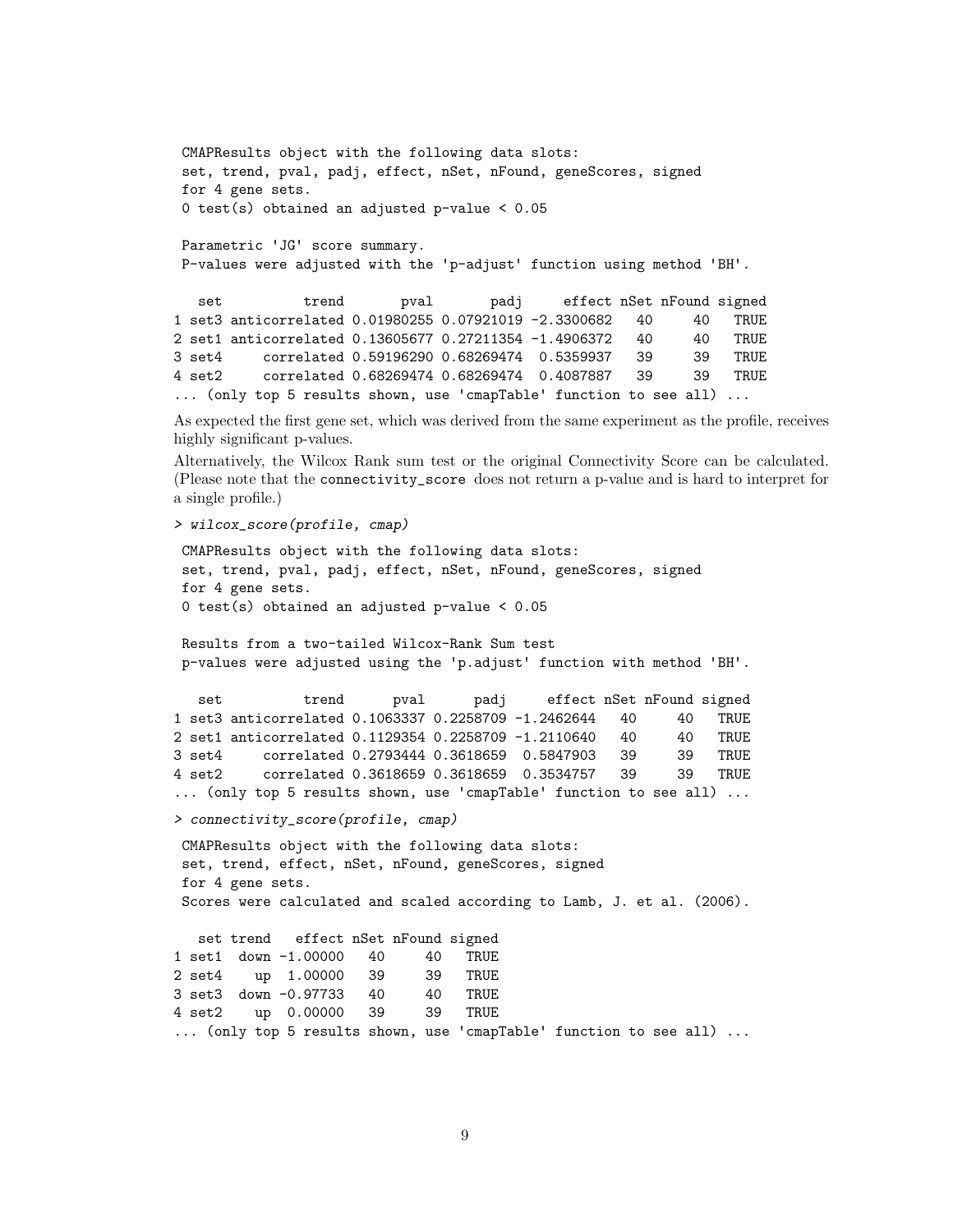### <span id="page-9-0"></span>6 Overview plots

When comparing a set of genes, a profile or a complete experiment to a large gene set collection, e.g. induced from the original Connectivity map data generated at the Broad institute (Lamb et al, Science, 2006), high level diagnostic plots can provide a first overview of the results.

For illustration purposes, we generate a random profile of z-scores for 1000 genes as well as CMAPCollection with a random set of 1000 gene sets. One of them, set1, is actually differentially regulated.

```
> ## create random score profile
> set.seed(123)> z <- rnorm(1000)
> names(z) <- paste("g", 1:1000, sep="")
> ## generate random incidence matrix of gene sets
> n <-replicate(1000, {
+ s \le rep(0,1000)
+ s[ sample(1:1000, 20)] <- 1
+ s[ sample(1:1000, 20)] <- -1
+ \leq+ })
> dimnames(n) <- list(names(z), paste("set",
+ 1:1000,
                                   sep="")> ## Set1 is up-regulated
> z \leftarrow z + n[, 1]*2> ## create CMAPCollection
> cmap.2 <- CMAPCollection(n, signed=rep(TRUE,1000))
> ## gene-set enrichment test
> res <- gsealm_jg_score(z, cmap.2)
> class(res)
[1] "CMAPResults"
attr(,"package")
[1] "gCMAP"
> res
 CMAPResults object with the following data slots:
 set, trend, pval, padj, effect, nSet, nFound, geneScores, signed
 for 1000 gene sets.
 1 test(s) obtained an adjusted p-value < 0.05
 Parametric 'JG' score summary.
 P-values were adjusted with the 'p-adjust' function using method 'BH'.
    set trend pval padj effect nSet nFound signed
1 set1 correlated 1.534819e-47 1.534819e-44 14.483753 40 40 TRUE
2 set405 correlated 3.470647e-04 1.735323e-01 3.577373 40 40 TRUE
3 set632 anticorrelated 6.603058e-04 2.201019e-01 -3.405551 39 39 TRUE
4 set599 anticorrelated 8.892471e-04 2.223118e-01 -3.323408 40 40 TRUE
5 set672 anticorrelated 2.063107e-03 3.723693e-01 -3.080994 40 40 TRUE
... (only top 5 results shown, use 'cmapTable' function to see all) ...
> plot(res)
```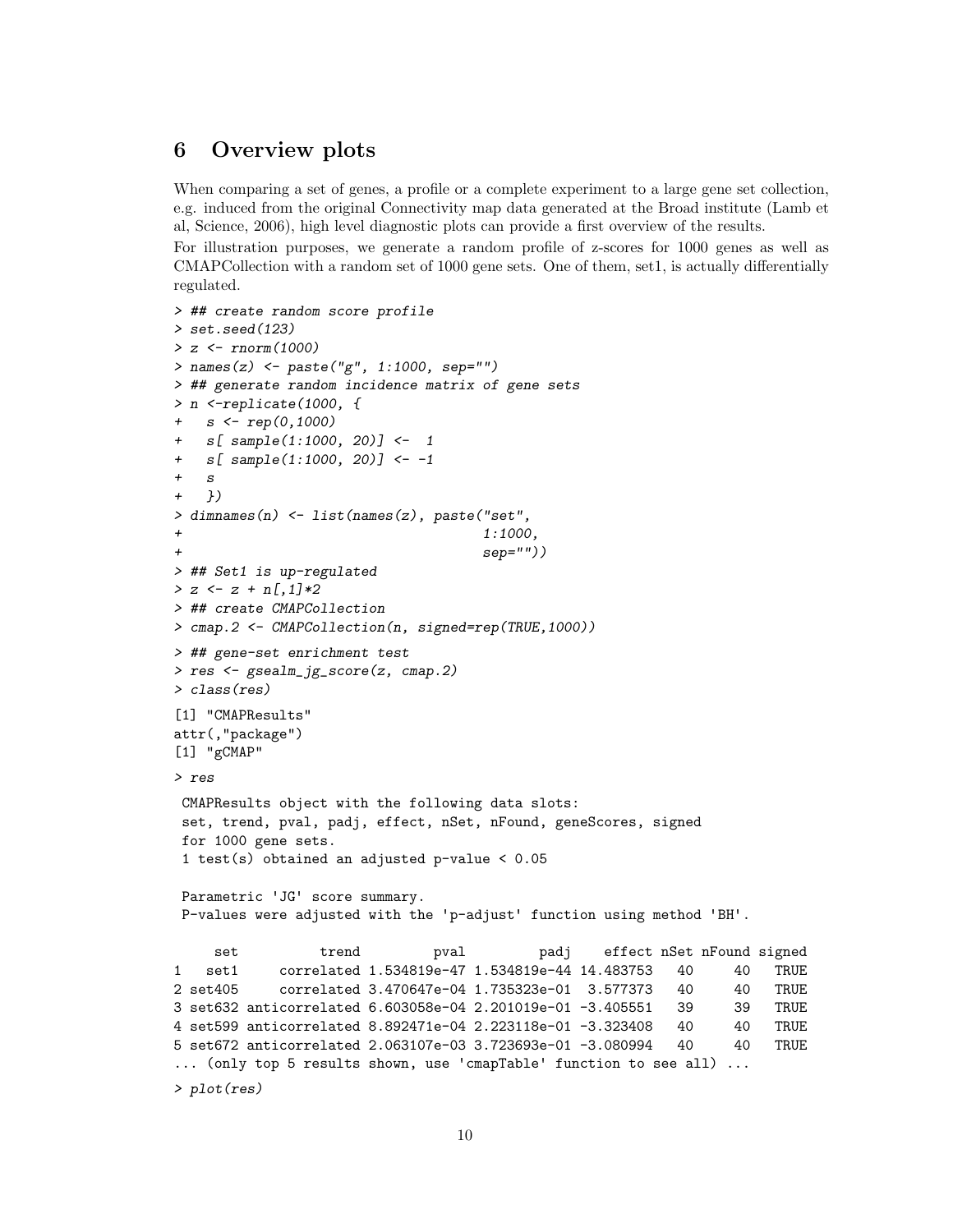

A call to the plot method on a CMAPResults object yields two graphical overviews: on the left, a density of all 1000 reported effect sizes, in this case JG-scores, is shown. In the absence of correlation between genes, this distribution follows a normal distribution. ( While this is true for this set of randomly generated scores, the distribution of JG scores observed in practice is actually broader than expected, testament to the non-random patterns of gene expression.)

On the right, a heatmap of the rank-ordered scores is displayed, with low and high scores displayed as blue and red stripes, respectively. By default, scores between -3 and 3 are hidden. To display scores above 3 or below -3, a color gradient from white to red or from white to blue is applied, respectively. (Both the choice of colors and thresholds of the color gradients can be configured, please see the CMAPResults help page for details.)

```
> sets.down <- effect( res ) < -3
> plot(res)
```
**Distribution of similarity scores**



## <span id="page-10-0"></span>7 Retrieving gene-level information

Once significantly enriched gene sets have been identified, we may want to take a closer look at the behavior of individual genes. Are expression changes associated with many gene set members or do specific genes respond particularly strongly ?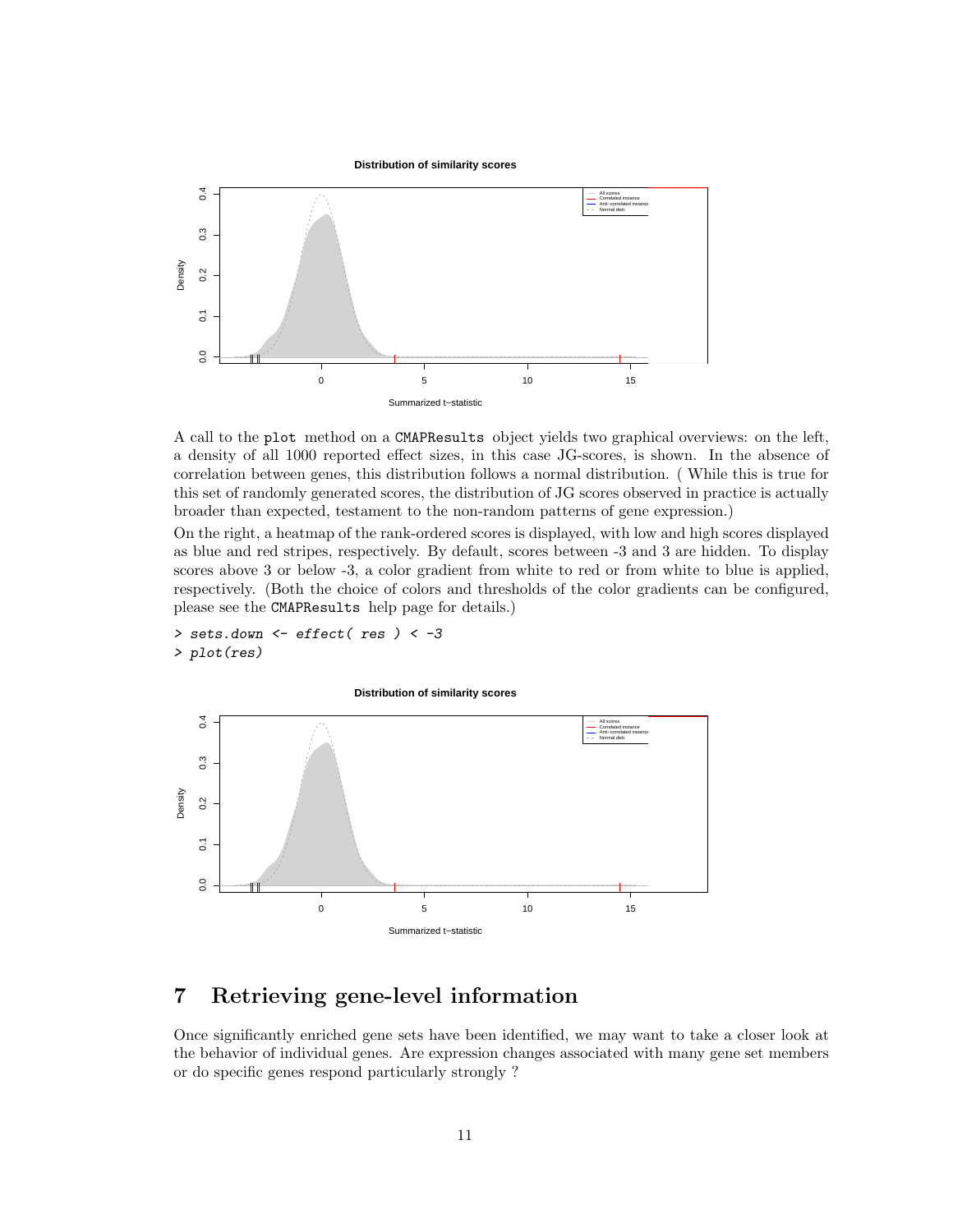All methods implemented in the gCMAP package, with the exception of fisher\_score , return gene-level scores when the optional 'keep.scores' parameter is set to 'TRUE'. To demonstrate, we repeat the gsealm\_score call from above.

```
> res <- gsealm_score(y, cmap, predictor=predictor, nPerm=100, keep.scores=TRUE)
> res
 CMAPResults object with the following data slots:
 set, trend, pval, padj, effect, nSet, nFound, geneScores, signed
 for 4 gene sets.
 0 test(s) obtained an adjusted p-value < 0.05
 GSEAlm analysis with formula "predictor using 100 sample label permutations.
 P-values were adjusted with the 'p-adjust' function using method 'BH'.
  set trend pval padj effect nSet nFound signed
1 set1 anticorrelated 0.03960396 0.07920792 -18.5941433 40 40 TRUE
2 set4 correlated 0.03960396 0.07920792 1.7435310 39 39 TRUE
3 set3 correlated 0.12871287 0.17161716 1.9710559 40 40 TRUE
4 set2 anticorrelated 0.44554455 0.44554455 -0.1876935 39 39 TRUE
    geneScores
1 40 x 6 matrix
2 39 x 6 matrix
3 40 x 6 matrix
4 39 x 6 matrix
... (only top 5 results shown, use 'cmapTable' function to see all) ...
> set1.expr <- geneScores(res)[["set1"]]
> head(set1.expr)
                 1 2 3 4 5 6
gene.5 0.55569105 0.484890061 1.1029639 -4.2226726 -1.690514 -3.0980189
```
gene.37 -0.30577334 -0.816284729 1.2852544 -2.8099300 -3.614972 -0.9834118 gene.60 -0.56709908 1.486837939 0.2300383 -2.2423362 -1.837553 -0.8539422 gene.66 0.50885474 -0.006704736 -0.7715582 -2.1887439 -1.281992 -3.4586807 gene.106 0.06942784 -0.921643964 -1.2380811 -0.3791616 -2.821877 -1.4603829 gene.108 -0.03259198 1.315295427 -0.4736140 -2.1384493 -1.940030 -1.3709854

Expression scores for each gene set are now available in the geneScores cmapResults colum, which can be accessed through a method with the same name. Each matrix of expression scores is accompanied by an additional 'sign' attribute to remind us whether gene set members were annotated as up- or down-regulated.

For example, we can now visualize the expression scores of set1 member genes in a heatmap. As expected, genes annotated as 'up-regulated' (red sidebar) show higher expression in Cases than Controls and the reverse is true for genes annotated as 'down-regulated' (blue sidebar).

```
> heatmap(set1.expr, scale="none", Colv=NA, labCol=predictor,
+ RowSideColors=ifelse( attr(set1.expr, "sign") == "up", "red", "blue"),
+ margin=c(7,5))
> legend(0.35,0,legend=c("up", "down"),
+ fill=c("red", "blue"),
        + title="Annotated sign", horiz=TRUE, xpd=TRUE)
```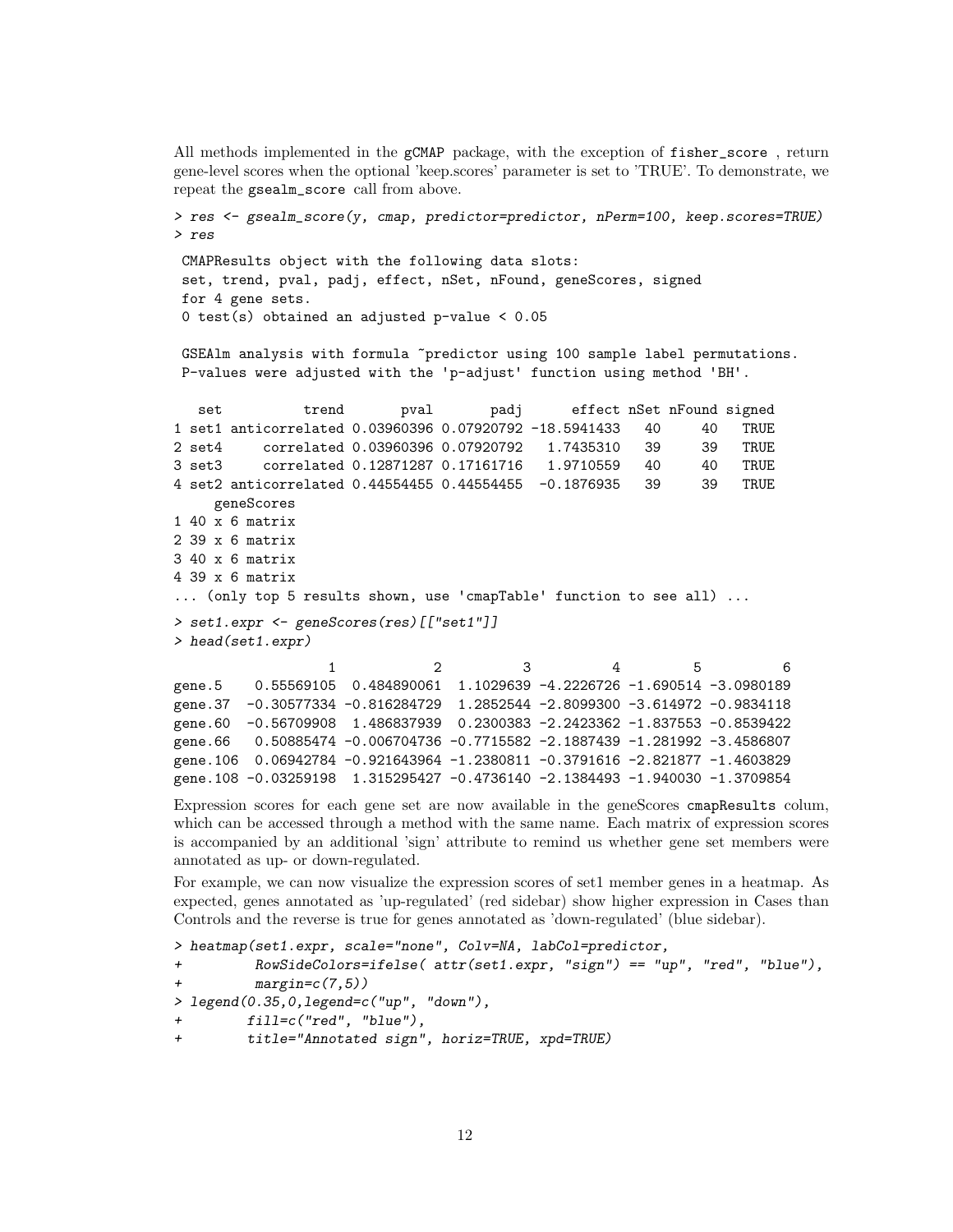

Each row in the CMAPResults objects features an subset of the original query ExpressionSet. As genes can be part of many different genes sets, querying large gene set collections may result in storing duplicate data rows over and over again, considerably increasing the memory footprint of the CMAPResults object.

Alternatively, we can extract the scores from the original data source. For example, we can obtain a nested list of scores for all sets and data columns by passing the CMAPCollection (cmap) and the score matrix (y) to the featureScores method. The element for 'set1' corresponds to the score matrix we obtained above.

```
> res <- featureScores(cmap, y)
> class(res)
[1] "list"
> names(res)
[1] "set1" "set2" "set3" "set4"
> identical( res[["set1"]], set1.expr )
[1] TRUE
> sessionInfo()
R version 3.1.2 (2014-10-31)
Platform: x86_64-unknown-linux-gnu (64-bit)
locale:
 [1] LC_CTYPE=en_US.UTF-8 LC_NUMERIC=C
 [3] LC_TIME=en_US.UTF-8 LC_COLLATE=C
 [5] LC_MONETARY=en_US.UTF-8 LC_MESSAGES=en_US.UTF-8
 [7] LC_PAPER=en_US.UTF-8 LC_NAME=C
 [9] LC_ADDRESS=C LC_TELEPHONE=C
```